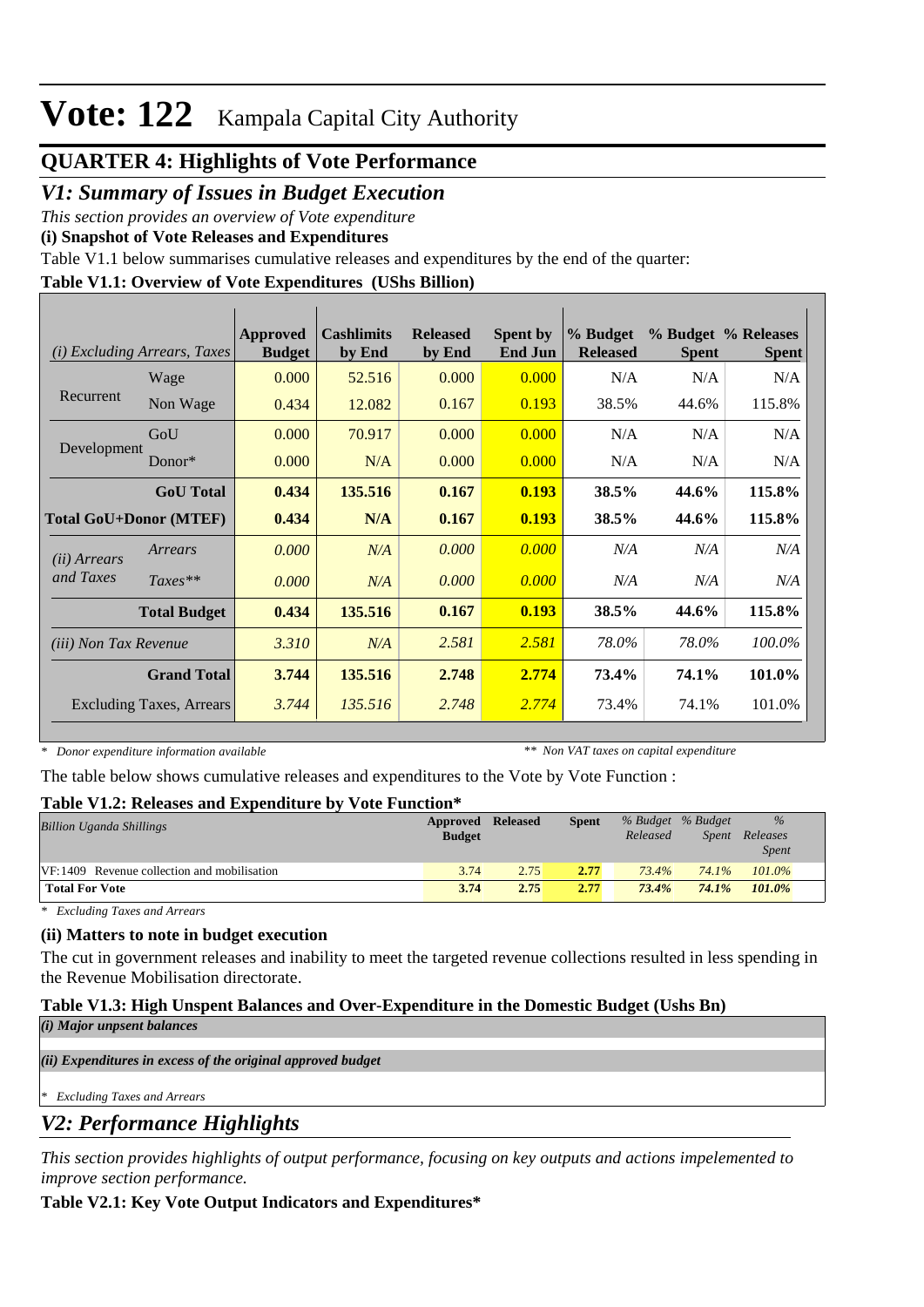# **Vote: 122** Kampala Capital City Authority

## **QUARTER 4: Highlights of Vote Performance**

| <b>Approved Budget and</b><br>Vote, Vote Function<br><b>Key Output</b><br><b>Planned outputs</b> |                                                         |                       | <b>Cumulative Expenditure</b><br>and Performance |                                                                                                                                                                                                                                                                                                                                                                                                                                                              | <b>Status and Reasons for</b><br>any Variation from Plans |  |  |  |  |  |  |
|--------------------------------------------------------------------------------------------------|---------------------------------------------------------|-----------------------|--------------------------------------------------|--------------------------------------------------------------------------------------------------------------------------------------------------------------------------------------------------------------------------------------------------------------------------------------------------------------------------------------------------------------------------------------------------------------------------------------------------------------|-----------------------------------------------------------|--|--|--|--|--|--|
|                                                                                                  | Vote Function: 1409 Revenue collection and mobilisation |                       |                                                  |                                                                                                                                                                                                                                                                                                                                                                                                                                                              |                                                           |  |  |  |  |  |  |
| Output: 140902                                                                                   | <b>Local Revenue Collections</b>                        |                       |                                                  |                                                                                                                                                                                                                                                                                                                                                                                                                                                              |                                                           |  |  |  |  |  |  |
| Description of Performance: 94.47Bn mobilised and                                                | collected as NTR                                        | a performance of 85%. |                                                  | UGX 80.5 was collected against The revenue anticipated from<br>a target of UGX 94.47Bn this is introduction of operational fees<br>on boda boda and commercial<br>vehicles was not realized and<br>this affected the performance of<br>road user fees. The proposed<br>increase in rates for market fees.<br>outdoor advertising and<br>building permits were not<br>implemented during the quarter<br>hence affecting the performance<br>of the said source |                                                           |  |  |  |  |  |  |
| Performance Indicators:                                                                          |                                                         |                       |                                                  |                                                                                                                                                                                                                                                                                                                                                                                                                                                              |                                                           |  |  |  |  |  |  |
| Proportion of targeted<br>revenue collected                                                      | 94.47                                                   |                       | 85                                               |                                                                                                                                                                                                                                                                                                                                                                                                                                                              |                                                           |  |  |  |  |  |  |
| <b>Output Cost:</b>                                                                              | UShs Bn:                                                | UShs Bn:<br>3.744     | 2.774                                            | % Budget Spent:                                                                                                                                                                                                                                                                                                                                                                                                                                              | 74.1%                                                     |  |  |  |  |  |  |
| <b>Vote Function Cost</b>                                                                        | $UShs Bn$ :                                             | 3.744 UShs Bn:        |                                                  | 2.774 % Budget Spent:                                                                                                                                                                                                                                                                                                                                                                                                                                        | 74.1%                                                     |  |  |  |  |  |  |
| <b>Cost of Vote Services:</b>                                                                    | UShs Bn:                                                | 3.744 UShs Bn:        |                                                  | $2.774$ % Budget Spent:                                                                                                                                                                                                                                                                                                                                                                                                                                      | 74.1%                                                     |  |  |  |  |  |  |

*\* Excluding Taxes and Arrears*

UGX 19,702,067,905 was collected against a target of UGX 21,919,498,240. Revenue performance during the said quarter was 89.88% and compared to the same period of the FY 2013/14, collections increased by 6.3%.

Integration of other revenue sources on e-citie continued in the fourth quarter. Sunday markets module went live in May 2015. Nine hundred seventy three (973) payments have been made on the platform amounting to UGX 9,730,000.

Further reviewed the proposed Commercial Road User fees regulations that had been reviewed in third quarter. Other two laws were reviewed which are, the stage Plays and Public Entertainment Act and the local government rating Act. The regulations are still await parliamentary approval.

A total of 29 sensitizations sessions were conducted during the quarter. These were held in form of barazas, workshops and radio talk shows. These sensitizations were mainly geared towards popularizing the e-Citie trading license module amongst traders and reminding tax payers to pay their outstanding taxes.

Eleven (11) audits were completed. The total amount of revenue identified from the completed audits as collectable was UGX 390,918,889.

### **Table V2.2: Implementing Actions to Improve Vote Performance**

| <b>Planned Actions:</b>                                 | <b>Actual Actions:</b>                          | <b>Reasons for Variation</b> |  |  |  |  |  |
|---------------------------------------------------------|-------------------------------------------------|------------------------------|--|--|--|--|--|
| Vote: 122 Kampala Capital City Authority                |                                                 |                              |  |  |  |  |  |
| Vote Function: 1409 Revenue collection and mobilisation |                                                 |                              |  |  |  |  |  |
|                                                         | 10 major tax registers are regularly<br>updated | target wa met                |  |  |  |  |  |

# *V3: Details of Releases and Expenditure*

*This section provides a comprehensive summary of the outputs delivered by the Vote and further details of Vote expenditures by Vote Function and Expenditure Item.*